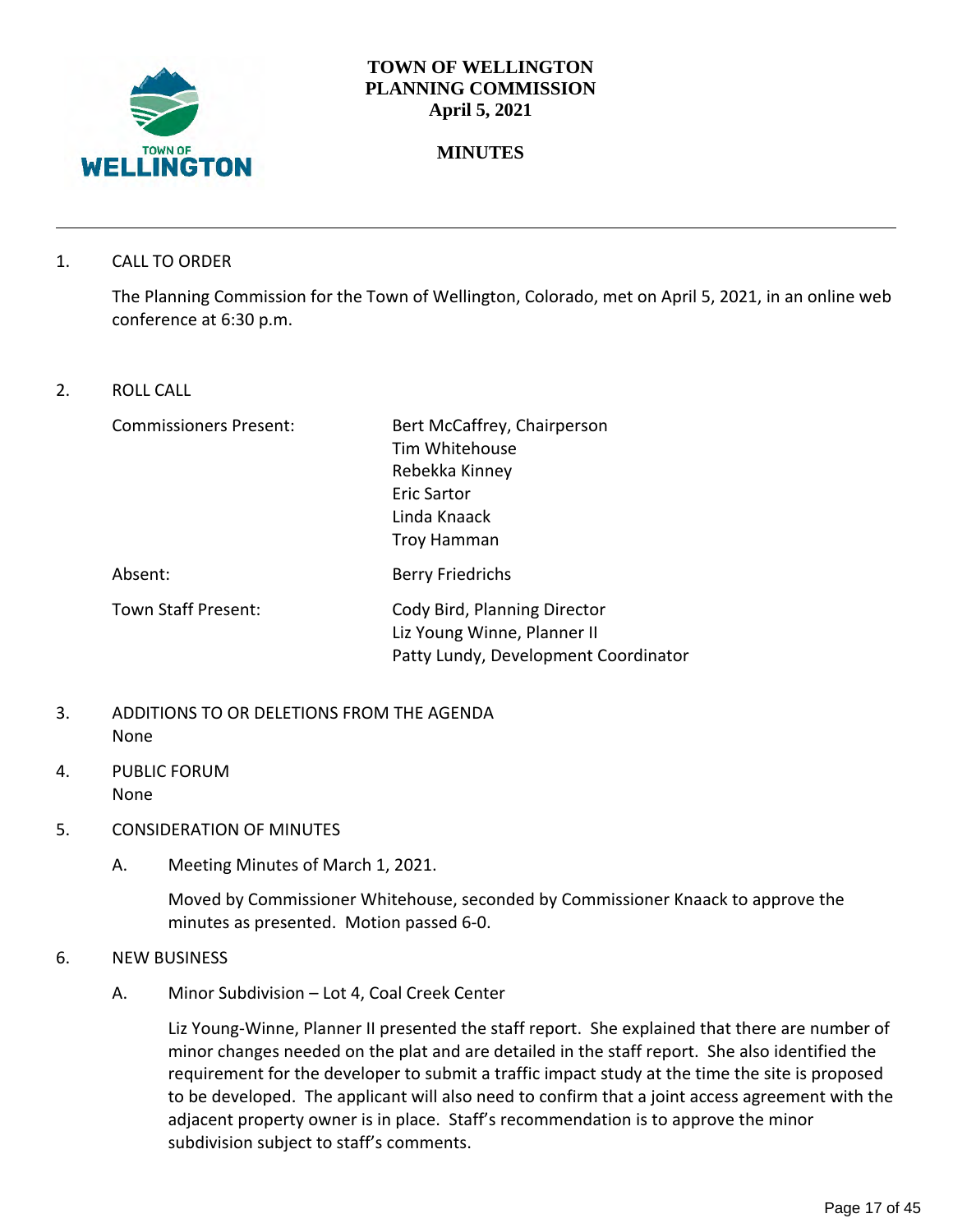Nathan Abbott, Galloway, representing the applicant, said it was a great overview and that they will work with staff to address the staff report comments and make the changes.

Kim Sims, Alvarado Development, LLC, said she would work on the joint access agreement with the adjacent property owners.

Chairman McCaffrey asked why the minor subdivision was proposed now without identifying a business that would occupy the space. Young-Winne said that one of the main reasons to do a minor subdivision now is it would take a little bit of the weight off the current owners to do some of the work on the front end instead of the back end. Cody Bird, Planning Director said it is an advantage from a marketing standpoint to make this an attractive property for a buyer to know that it is ready for development except for the site plan for the specific development.

Commissioner Hamman asked about the purpose of the conceptual drawing in the packet. Bird said it is a pretty small lot so we asked the applicant to show that the site could actually be a viable functioning site when developed.

Commissioner Sartor mentioned that the access having to do with Kum & Go seems to go back quite a while and was wondering if there could be an overview on that. Bird said many years ago when Kum & Go was approved it was noted that the driveway was a little bit closer to the intersection with Cleveland Avenue than is typically preferred. There is an agreement with Kum & Go that once a certain traffic threshold is met, they may be required to actually change the design or location of that driveway.

Chairman McCaffrey opened the floor for public comments.

Chairman McCaffrey seeing no public comments, closed the public comment section of the meeting.

Commissioner Whitehouse moved to approve the Minor Subdivision – Lot 4, Coal Creek Center pending review and approval through the Planning Department. Commissioner Hamman seconded. Motion passed 6-0.

#### B. Minor Subdivision – Lot 2, Block 1, Boxelder Commons

Liz Young-Winne, Planner II presented the staff report and highlighted that the minor subdivision procedure was proposed for this site because of the simple nature of the request. A couple of minor changes are need on the plat for labeling and joint access easements. The applicant also needs to submit a closure report. Staff is recommending approval of the minor subdivision request.

Commissioner Whitehouse asked for clarification about the eligibility for a minor subdivision. Young-Winne said that there are only two options for subdivisions in the land use code. There is a major subdivision and a minor subdivision. The applicant falls in the gray zone where it is not quite eligible for either and so it was decided it would be a good candidate for a minor subdivision. Bird reminded the Commission that the Town's land use codes are in need of an update and that update is underway following the Comprehensive Plan. The major subdivision request has a two-part process – preliminary plat and final plat. The preliminary and the final both go to the Planning Commission and the Board of Trustees. The preliminary and final step is intended to provide an opportunity to contemplate large subdivisions with multiple lots with multiple access points to identify there is adequate street connectivity, drainage is satisfied, and utilities are laid out appropriately. Once that is moved through the process, then the final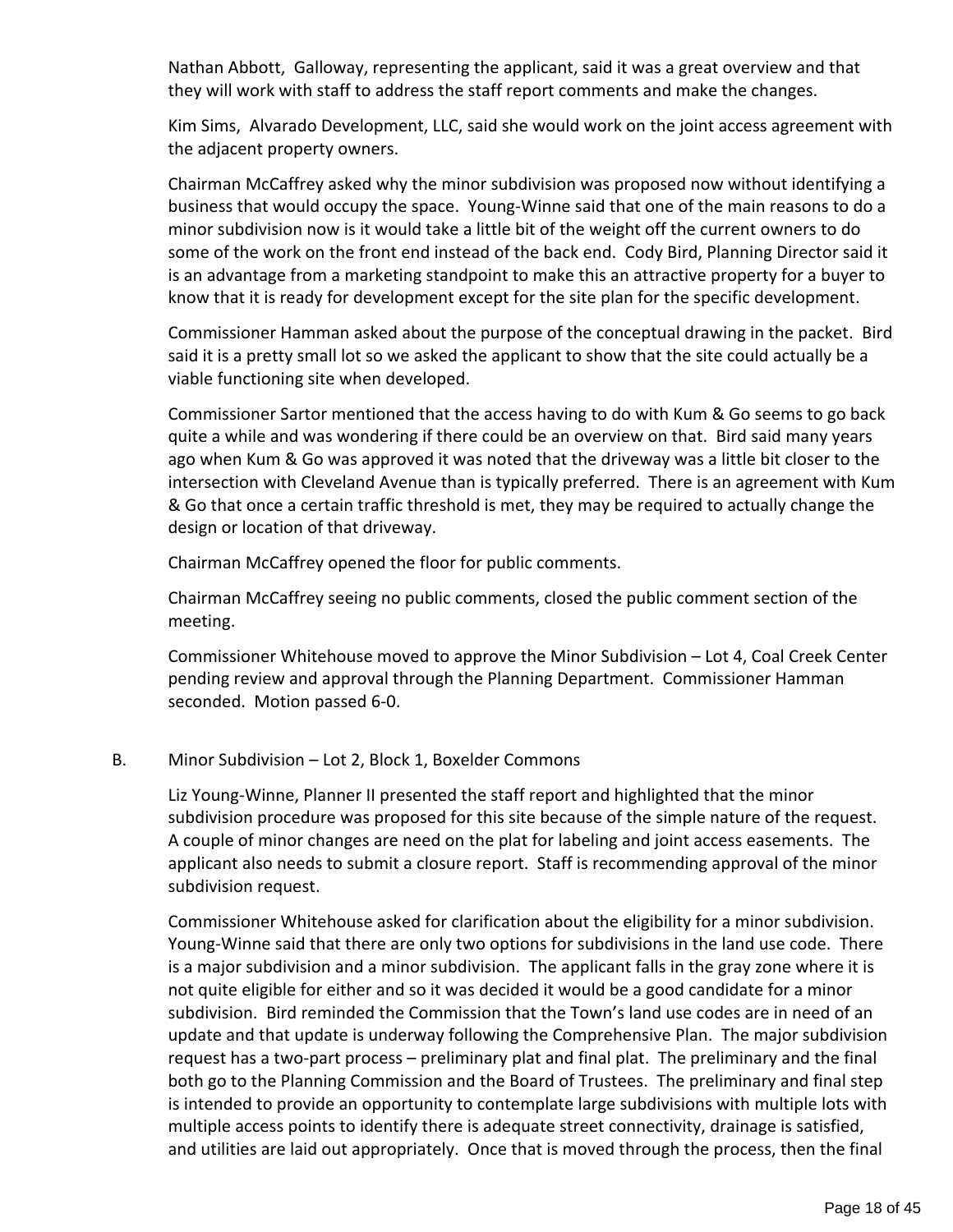step is where all the cleanup takes place for lot sizes and more details making sure all the details are satisfied for the final legal document, the final subdivision plat. The minor subdivision option is intended to simplify the process where the request is straight forward. In this circumstance, it is one large lot that is proposed to be divided into two lots. Dollar General would like to own the lot they are on, and that is why the request was submitted

Commission Hamman asked what businesses are on each of the lots proposed. Bird said that Dollar General will be located on 1.76 acres on the north end and the remaining 5.5 acres currently has Ziggi's Coffee on it and would accommodate further commercial development.

Chairman McCaffrey opened the floor for public comments.

Chairman McCaffrey seeing no public comments, closed the public comment section of the meeting.

Commissioner Sartor moved to approve the Minor Subdivision – Lot 2, Block 1, Boxelder Commons subject to the staff report and including attaining the access agreement with the adjacent property owners. Commissioner Whitehouse seconded. Motion passed 6-0.

#### C. Site Plan approval – Drive Thru ATM at Lot 1, Block 1, Boxelder Commons

Liz Young-Winne, Planner II presented the staff report. The request is to allow a stand alone ATM in the parking lot of Ridley's Market. Staff supports approval of the ATM location and plans. There is a concern that the access onto Jefferson Avenue is open but was originally intended to be limited. 2006 Site and Horizontal Control Plan notes a gate should be in place to limit access. The gate is noted on the current plans to be replaced by the owner.

Philip Cangilla, Blue Federal Credit Union, commented on a couple of the comments from the staff report, including that they would submit a separate sign permit when the time came. He explained that the sign is proposed to be illuminated as is the canopy.

Lee Martin, Palma Land Planning, identified that the question about the gate access was a remaining matter to address. Blue Federal Credit Union does not own the property, but they are the tenants proposing the new ATM use. Customers to the ATM would be accessing the property from Fifth Street. If a customer entered from the Jefferson Ave. driveway, that would be a much more difficult way of getting around to the right side of the ATM. Because of this, they think most customers would be using the other access point from Fifth Street. They are requesting that the gate question not be a condition of approval because they feel the gate and the ATM are effectively unrelated matters.

Chairman McCaffrey and Commissioner Whitehouse agreed that there is a distinction and would like to consider the gate question separate from the site plan if this is possible and asked what steps should be taken next.

Mark Ridley owner of Ridley's Family Market said that when he purchased the business he had never seen or heard about the gate required to be closed. He is willing to work with the Town and do a traffic impact study to see what can be done about that area and a gate being needed. He said he is also willing to do a right-in/right-out driveway only or see what other options to consider if there is an access issue. He is requesting to let Blue Federal Credit Union go forward with their ATM plans and keep the gate issue separate.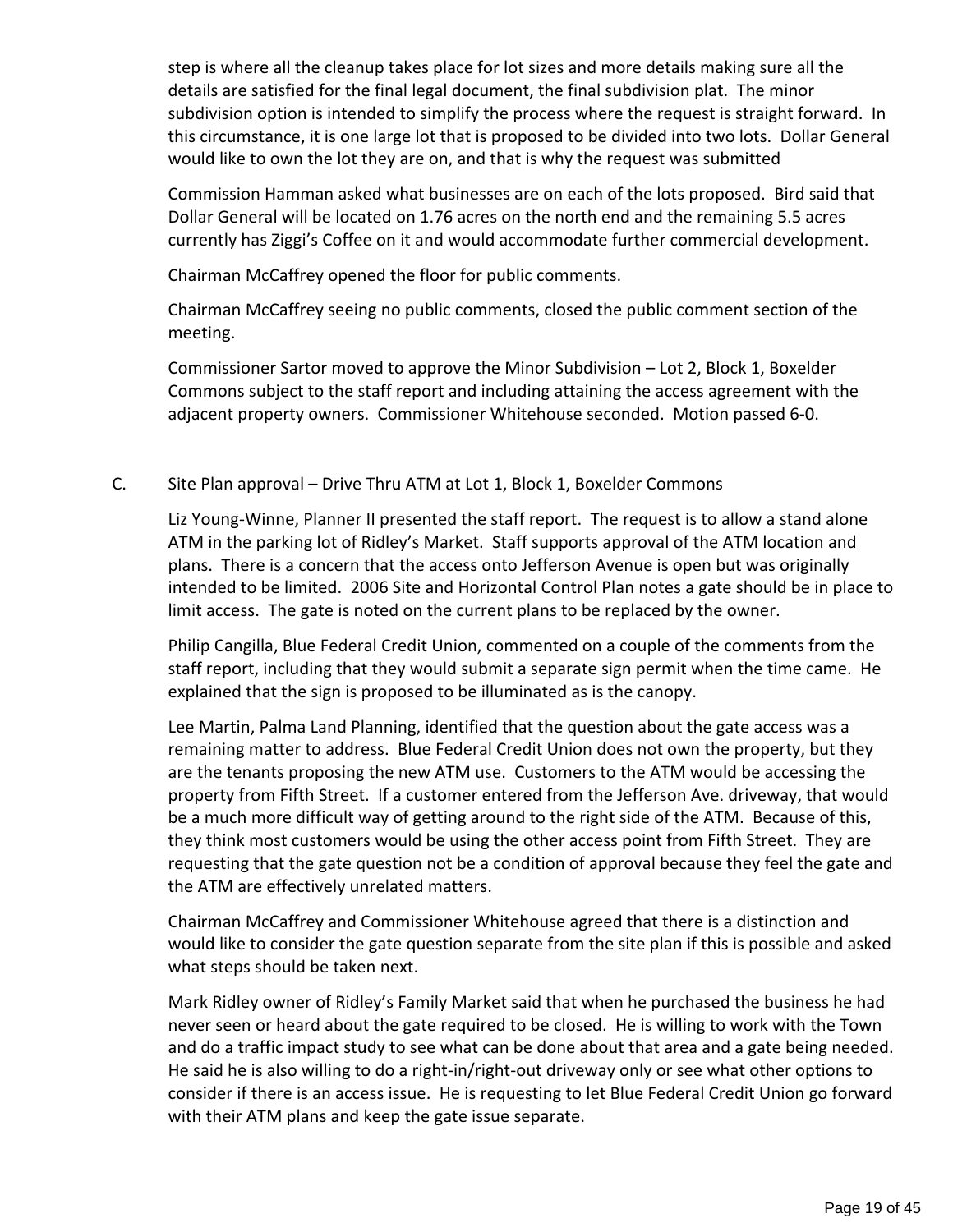Bird said that staff is in agreement with Mr. Ridley's thinking. If they would like to pursue a traffic impact study to evaluate the appropriate design for modifying that driveway entrance, staff would be happy to take a look at options. He said staff was comfortable with separating the gate request from the site plan if we know that we can accomplish the traffic impact study to resolve the access questions at the Jefferson Ave. entrance.

Mark Ridley said that sounded great and makes the most sense to him.

Chairman McCaffrey asked if there were any public comments. There were no public comments.

Commissioner Kinney moved to approve the site plan for a Drive Thru ATM on Lot 1, Block 1, Boxelder Commons, Filing One, subject to the staff report comments but excluding the gate installation. Commissioner Whitehouse seconded. Motion passed 6-0.

#### D. Draft Comprehensive Plan Discussion

Bird shared an update on the comprehensive plan, a process that was started a little over a year ago. Staff and the steering committee have worked to prepare the draft that has been out for public comments since March. There have been quite a few written public comments. There was also an in-person Town Hall meeting to hear comments at the Board of Trustees request. We wanted to get the draft plan and those public comments in front of the Planning Commission for consideration. The Planning commission is the ultimate approval authority for the comprehensive plan and any amendments to the comprehensive plan.

In the agenda packet is included the draft plan and behind each page is a report of the public comments that were received. Staff would like the Planning Commission to give staff some feedback and direction on what comments you are seeing and hearing and let us know what we can do to help make sure that the revisions are addressing the Town's concerns.

Chairman McCaffrey would like to see the Planning Commission be in person at least once before the entire comp plan is brought before the Planning Commission. If the plan needs to be pushed back to allow the in-person format, he felt that would be appropriate. He also asked about the rural residential zoning and making sure the public comments that were provided in the plan were incorporated.

Commissioner Kinney agreed it should be at an in-person meeting but would not like to push it back if it can be helped.

Commissioner Sartor asked if someone could explain the differences between the 2014 plan and the new draft plan. Chairman McCaffrey said that the 2014 plan was more of an update, or even just a copy and paste of the 2008 plan. Not much had changed. Bird added that the 2014 plan was oriented towards meeting the minimum statutorily required components. The current draft plan is focused more on addressing the changes that the community has seen over the last decade. Commissioner Sartor said he likes some of the goals and the outline from the 2014 plan and thinks that the length of the new plan could be a challenge.

Commissioner Hamman asked if the R-1 Rural Residential district designation would be within the new plan. He also suggested that it be a density range in the low residential of two to six dwelling units per acre. The downtown commercial area between McKinley Ave. and Harrison Ave. is currently zoned TR Transitional and those properties should be classified or identified differently for a clearer understanding of what is allowed. He asked how much of the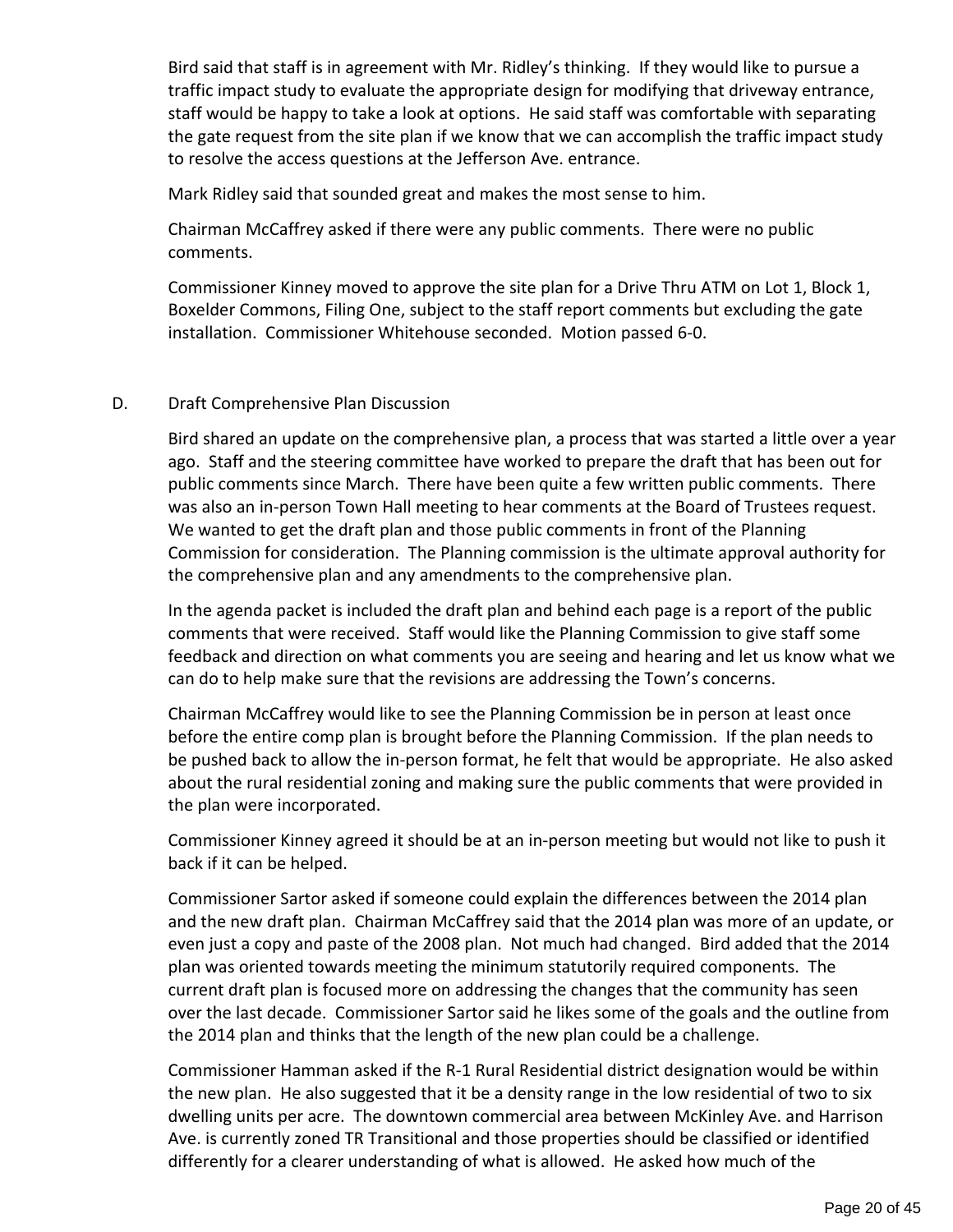demographic information needed to be included and how important it is to reference one ethnicity group or another. The last item he mentioned from the public comments is how to consider zoning for future marijuana dispensaries. He does not think that needs to be an important consideration at this time.

Commissioner Kinney responded that the demographics are required and expected in comprehensive plans. She also suggested that when residents are responding to the draft plan, to please post the comments in the correct sections even though they are talked about in different areas of the comprehensive plan. Some of the comments that were posted may need to be addressed in other section for them to make sense. As far as the marijuana item, she feels that the state and county might be going that way but the Town board has not heard the voter's perspective yet. She also added that this comprehensive plan should be used as a reference for many Town decisions in the future and that is why it is long. It addresses many items for the future.

Jon Gaiter, Trustee in attendance at the Planning Commission meeting, asked Chairman McCaffrey if public comments would be allowed. Chairman McCaffrey agreed to allow comments.

Jon Gaitor shared that he had a couple of concerns specific to the racial and demographics portion in the draft plan. I don't understand what is statutorily required in this portion. As I understand it, what is statutorily required is the portion that speaks directly to the percentages and the numbers and I think that's fully appropriate. The concern that I have, and I say this as a minority, is when we start to branch beyond that and we start to go into things where we say in the public infrastructure portion where we start to say that we, as a government are going to require certain minorities to be represented on town boards, that's where it gets into problems because we start to infer that those minority groups are not capable of doing that on their own, and I don't see that we, as a town have situations where there are town policies or things that are keeping minorities from serving on our boards or commissions and I think what is more appropriate is we can find better ways to communicate, but to me that's a different document that's not something in our strategic plan that we should be putting in there. Say what our population is and not get into creating here's how we're going to address things that may or may not be issues.

#### 7. ANNOUNCEMENTS

#### A. Director Report on Administrative Approvals

Bird explained that the new vet clinic office on Wellington Boulevard had a fence that was administratively approved. The height was approved to increase to a maximum 6-foot high instead of 42 inches that was shown on the approved site plan. The vet clinic would not be able to be accredited without having the 6-foot high fence around the controlled pet exercise area. The proposal made sense for the location and wouldn't impede any sight triangles.

Staff had considered the Blue Federal Credit Union ATM as possibly being an administrative approval, but with the questions about the gate, access and proximity to the highway being very visible, it was decided that it should be a Planning Commission review.